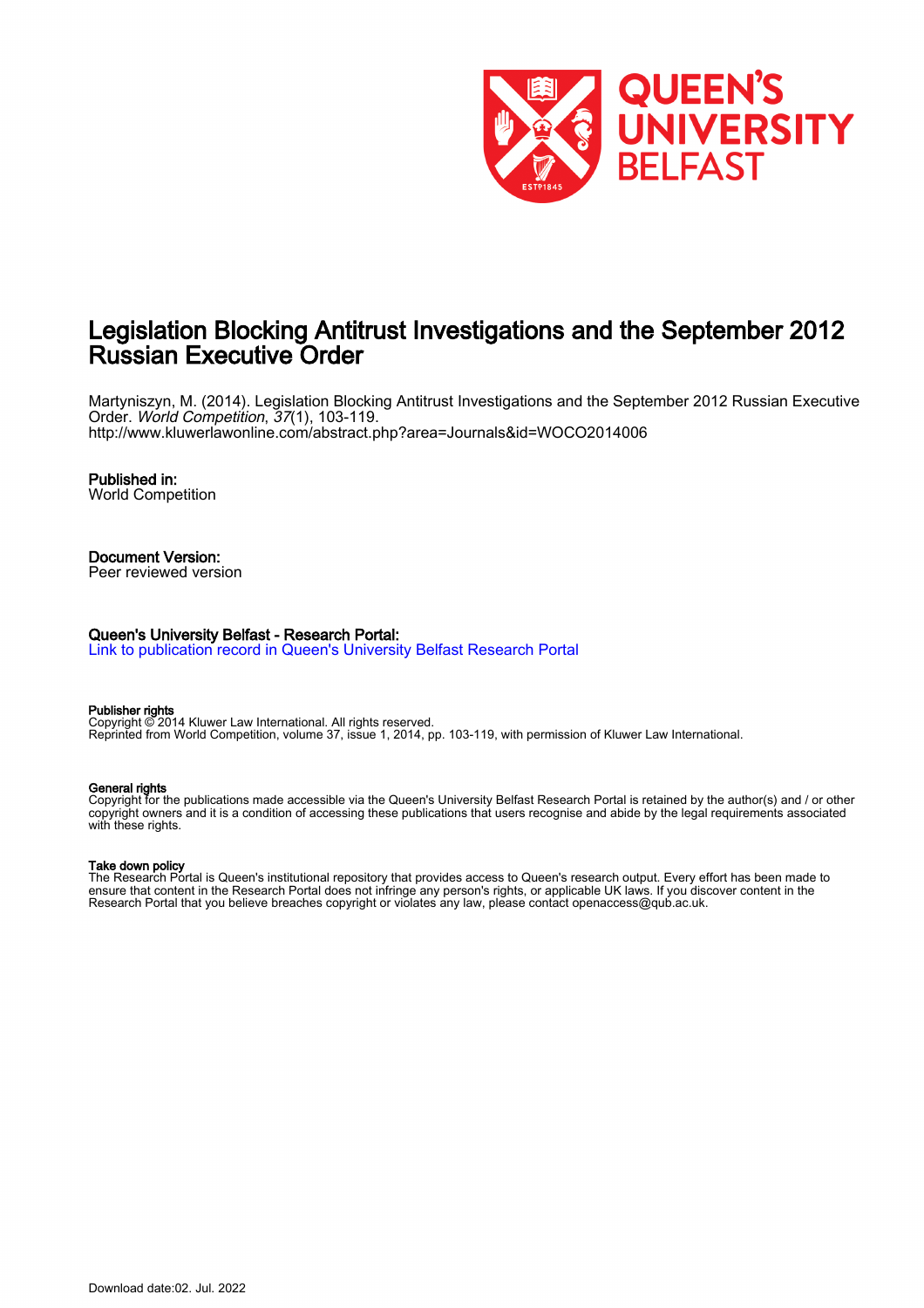# LEGISLATION BLOCKING ANTITRUST INVESTIGATIONS AND THE SEPTEMBER 2012 RUSSIAN EXECUTIVE ORDER

Marek Martyniszyn<sup>1</sup>

## ABSTRACT

This article offers a typology of so-called blocking legislation and analyses its development, functions and legality under international law. It also presents and discusses the new Russian blocking Order, issued in September 2012, focusing on its possible effects on the European Commission's investigation of Gazprom's business practices (in light of EU competition law) as well as, more broadly, on foreign operations of Russian strategic enterprises.

Disclaimer: This is a pre-edited manuscript. The final, edited version was published in Issue 37(1) of World Competition. It is available online at <http://www.kluwerlawonline.com/abstract.php?area=Journals&id=WOCO2014006>

# <span id="page-1-0"></span>I. INTRODUCTION

In September 2012 the President of the Russian Federation issued an Executive Order on Measures to Protect Russian Federation Interests in Russian Legal Entities (the blocking Order).<sup>2</sup> The Order hinders foreign investigations and enforcement of foreign decisions and judgments against Russian strategic enterprises. In particular, it subjects the compliance with any foreign requests for information or discovery requests and with potential foreign decisions and judgments (especially behavioural and structural remedies) to prior authorization by a respective federal executive body authorized by the Russian government. The consent shall not be granted if the sought actions are considered harmful to Russia's economic interests.

Blocking legislation is not a new invention. It has been used in the past—most often in antitrust to shorten the long arm of US jurisdiction. It developed over time from a narrowly crafted measure focusing on particular sectors of economy and usually blocking foreign discovery, to measures of more general application, affecting foreign enforcement efforts also beyond the investigation stage. The new Russian Order serves similar functions, but it also has features unseen in the blocking legislation of other States.

<sup>&</sup>lt;sup>1</sup> Lecturer in Law, Queen's University Belfast, e-mail: m.martyniszyn@qub.ac.uk. Thanks to Spencer Weber Waller and Bruce Wardhaugh for their comments on earlier drafts of this piece.

<sup>&</sup>lt;sup>2</sup> Executive Order of the President of the Russian Federation No 1285 of 11 September 2012 on Measures to Protect Russian Federation Interests in Russian Legal Entities' Foreign Economic Activities [Указ Президента РФ от 11 сентября 2012 г. N 1285 "О мерах по защите интересов Российской Федерации при осуществлении российскими юридическими лицами внешнеэкономической деятельности"], (2012), http://text.document.kremlin.ru/document?id=70125938&byPara=1 (accessed 11 Nov. 2013). For a short press release in English see Executive Order on Measures Protecting Russian Interests in Russian Legal Entities' Foreign Economic Activities, (11 Sept. 2012), http://eng.news.kremlin.ru/news/4401 (accessed 11 Nov. 2013). For is original Russian text and an unofficial English translation see [Annex I](#page-12-0) ([p 12\)](#page-12-0).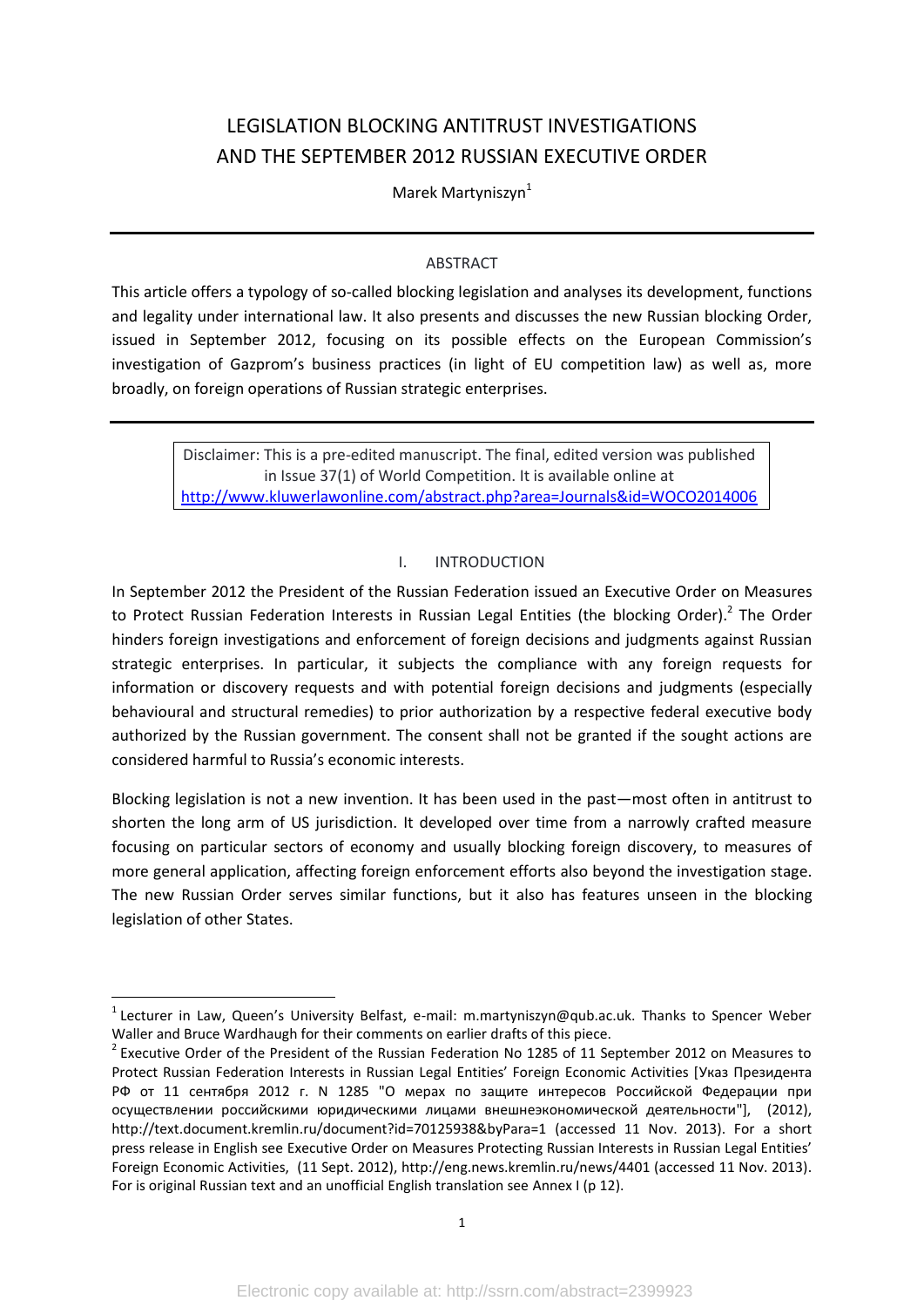The blocking Order seems to be an early Russian official response to the European Commission's investigation of Gazprom's business practices.<sup>3</sup> The Commission has concerns that Gazprom may be abusing its dominant market position in upstream gas supply markets in Central and Eastern European Member States, in breach of Article 102 of the Treaty on the Functioning of the European Union (TFEU).<sup>4</sup> The blocking Order was signed by the Russian President a week after the European Commission announced the opening of the formal proceedings and it was not anticipated.<sup>5</sup>

<span id="page-2-1"></span>This article makes a twofold original contribution to the existing literature. First, it offers a typology of blocking legislation and analyses its development, functions and legality under international law. Second, it presents and discusses the new Russian blocking Order, focusing on its possible effects on the European Commission's investigation of Gazprom's business practices as well as, more broadly, on foreign operations of Russian strategic enterprises.

### <span id="page-2-0"></span>II. TYPOLOGY

The phrase 'blocking legislation' (or 'blocking statutes') describes domestic laws and provisions which result in hindrance, or obstruction of foreign enforcement measures. Five main types of such legislation can be distinguished: (1) 'pure' blocking legislation, (2) privacy protection legislation, (3) professional secrecy laws, (4) bank secrecy laws, (5) laws on classified information (State secrets). 'Pure' blocking legislation (blocking legislation in the narrow sense) denotes legislation which directly and principally negatively affects or obstructs foreign enforcement measures. From a foreign perspective it seems that this is the *raison d'être* of such measures, although from the perspective of the forum they are typically enacted to protect sovereignty and a State's important interests. Four other identified types of legislation serve primarily other functions, while having an ancillary capacity of negatively impacting on foreign enforcement measures.

By looking at different types of affected foreign enforcement measures (a distinction based on the stage of foreign enforcement being affected), one can differentiate between blocking legislation: (1) hindering foreign investigatory or adjudicatory processes, and (2) frustrating or obviating

 $\overline{a}$ 

<sup>&</sup>lt;sup>3</sup> European Commission, IP/12/937, Antitrust: Commission Opens Proceedings Against Gazprom (4 Sept. 2012), http://europa.eu/rapid/press-release\_IP-12-937\_en.htm (accessed 11 Nov. 2013). The investigation has been initiated following a formal complaint about Gazprom practices lodged with the Commission by Lithuania. Milda Seputyte, 'Lithuania Seeks EU Probe Into Possible Gazprom Abuse', *Bloomberg*, 25 Jan. 2011, http://www.bloomberg.com/news/2011-01-25/lithuania-asks-eu-to-look-into-possible-market-abuse-bygazprom.html (accessed 11 Nov. 2013).

 $^4$  Three types of possible anticompetitive practices of Gazprom are under investigation: (1) usage of 'no resale' clauses in supply contracts—hindering a free flow of gas across the EU and effectively splitting up the single market; (2) prevention of diversification of gas supplies, which may be considered in breach of the special responsibility doctrine under Art. 102 TFEU (as articulated by the European Court of Justice in Case 322/81, *NV Nederlandsche Banden Industrie Michelin v Commission* [1983] ECR 3461, para 57); and (3) imposition of unfair (excessive, exploitative) pricing by linking oil and gas prices in long-term contacts. For more about the European Commission's investigation and its broader context see Alan Riley, 'Commission v. Gazprom: The Antitrust Clash of the Decade?' (CEPS Policy Brief No. 285, 2012), http://www.ceps.eu/ceps/dld/7433/pdf (accessed 11 Nov. 2013); Nicolò Sartori, 'The European Commission vs. Gazprom: An Issue of Fair Competition or a Foreign Policy Quarrel?' (IAI Working Papers No. 13-03, 2013),

http://www.iai.it/pdf/DocIAI/iaiwp1303.pdf (accessed 11 Nov. 2013).

 $<sup>5</sup>$  As one commentator pointed out, the Order 'was written with lighting speed and took all the companies ...</sup> completely by surprise'. Konstantin von Eggert, 'Due West: Putin's Intervention in Gazprom Probe Set to Backfire', *RIA Novosti*, 14 Sept. 2012, http://en.rian.ru/columnists/20120914/175955751.html (accessed 11 Nov. 2013).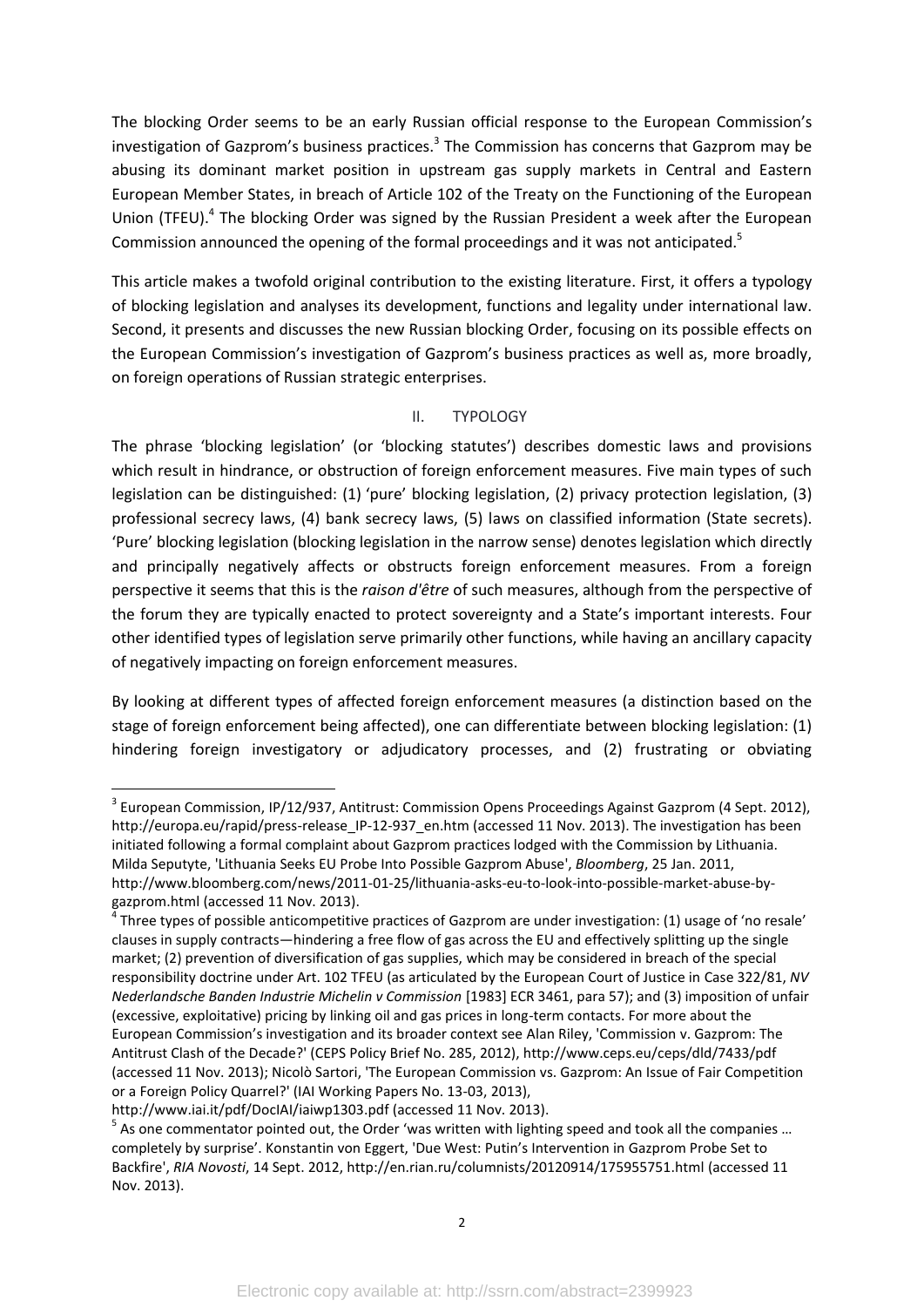enforcement of outcomes of such processes. In fact, most types of blocking legislation fall into the first category. Such measures actually or potentially limit the collection of and access to information and evidence located in the forum for use in foreign proceedings. The second category encompasses only some types of the 'pure' blocking legislation. These are laws (1) preventing recognition and enforcement of foreign decisions and judgments, (2) allowing domestic companies to recover—via domestic processes—the damages paid by them in effect of foreign litigation (so-called claw-back provisions).

|  | <b>Exhibit 1 Foreign Blocking Legislation: Typology</b> |  |
|--|---------------------------------------------------------|--|
|--|---------------------------------------------------------|--|



# <span id="page-3-0"></span>III. HISTORICAL PERSPECTIVE ON THE 'PURE' BLOCKING LEGISLATION

Blocking legislation was originally introduced in reaction to the US reliance on extraterritoriality in antitrust, as a mean of shortening the long arm of US jurisdiction. Probably the first such legislation—the Business Records Protection Act<sup>6</sup>—was introduced in the Canadian province of

<sup>6</sup> Business Records Protection Act, R.S.O. 1990, c. B.19.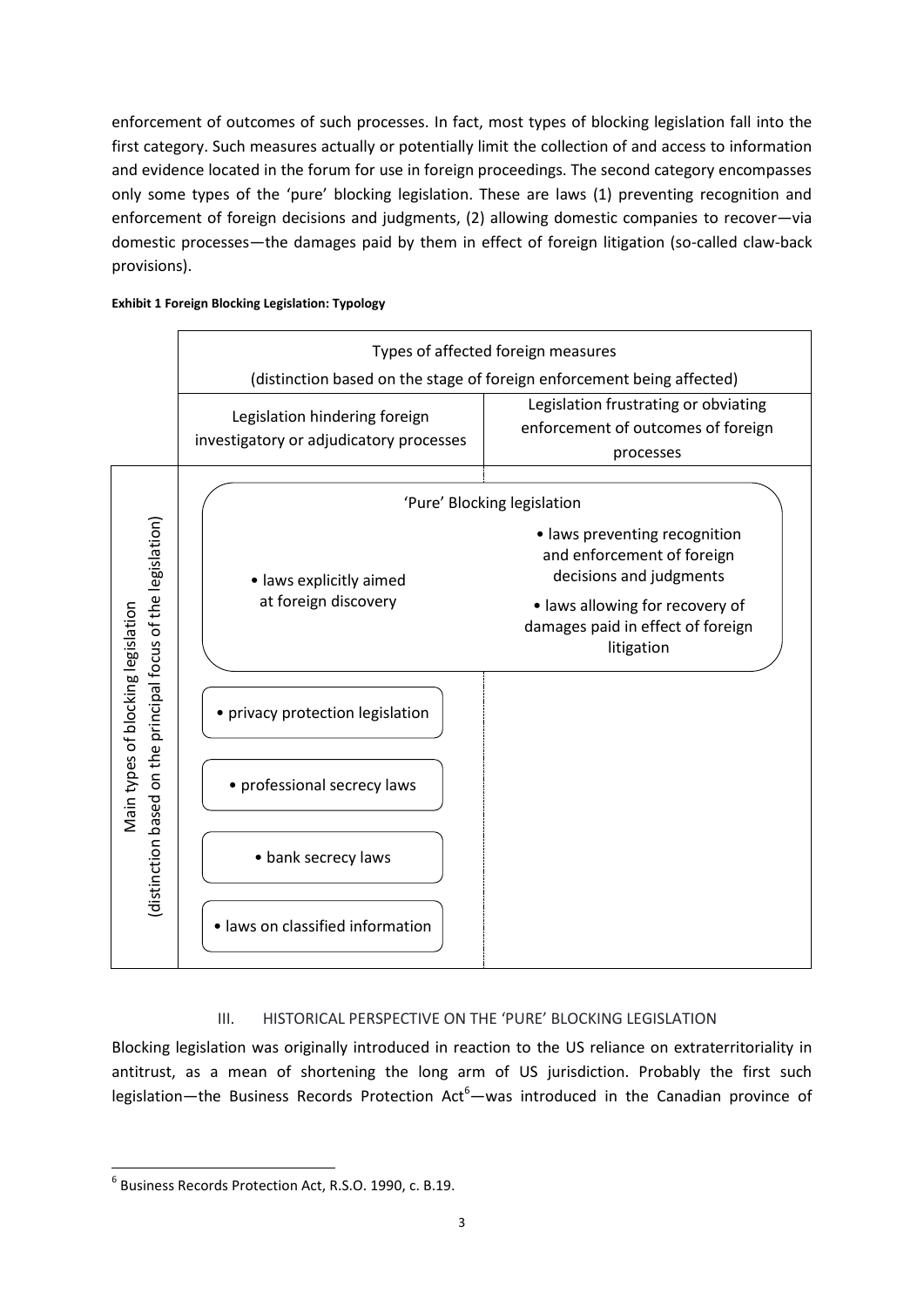Ontario in 1947. It prohibited, subject to quasi-criminal sanctions,<sup>7</sup> complying with foreign discovery orders. It was enacted in response to US discovery orders addressed to Canadian companies regarding production of documents for use in the US grand jury cartel investigation in the paper industry.<sup>8</sup> Later blocking legislation was enacted—always reactively—in numerous jurisdictions, including: Australia, Belgium, Denmark, Finland, France, Germany, Italy, New Zealand, Norway, Philippines, South Africa, Sweden, and the UK. $<sup>9</sup>$  Moreover, in the antitrust context, blocking</sup> legislation was introduced only in reaction to the long reach of US jurisdiction.

<span id="page-4-3"></span><span id="page-4-0"></span>Initially most of the blocking statutes were very narrowly drafted. Some took the form of orders addressed to particular companies in their home jurisdictions prohibiting them from complying with US requests for documents, $10$  in some cases without clear legal basis.<sup>11</sup> Sometimes such legislation applied only to a particular sector of the economy.<sup>12</sup> The major wave of blocking litigation was enacted in response to the Uranium litigation in the US.<sup>13</sup> The case was extremely politically charged. It concerned an international uranium cartel created by non-US uranium producers under the patronage and out of initiative of their respective governments in response to an official US prohibition on purchasing uranium from non-US producers.<sup>14</sup> It led to the introduction and further development of blocking legislation internationally—in terms of the scope of application and gravity of its effect. In particular, the newly enacted legislation not only frustrated foreign investigations by hindering<sup>15</sup> or barring<sup>16</sup> access to business records. It also contained provisions either empowering

<span id="page-4-2"></span><span id="page-4-1"></span><sup>1</sup>  $^7$  These were quasi-criminal sanctions as under Section 91(27) of the Canadian Constitution Act of 1867 the federal Parliament has the exclusive legislative jurisdiction to introduce criminal sanctions. See, generally, Patrick Malcolmson and Richard Myers, *The Canadian Regime* (University of Toronto Press, 2012) 137-38. 8 *In re Grand Jury Subpoenas Duces Tecum Addressed to Canadian International Paper Co.*, 72 F.Supp. 1013

 $(S.D.N.Y. 1947)$ .

<sup>9</sup> Many of the statutes have been reprinted in Alan Vaughan Lowe, *Extraterritorial Jurisdiction: an Annotated Collection of Legal Materials* (Cambridge: Grotius Publications, 1983). See also extracts from diplomatic notes filed in and speeches relating to some of the earlier controversial cases in George Winthrop Haight, 'Extracts from some Published Material on Official Protests, Directives, Prohibitions, Comments, etc.', 51 International Law Association Reports of Conferences 565 (1964), at 129, 31.

<sup>&</sup>lt;sup>10</sup> That was the case in France, Italy, the Netherlands, and in the UK (see extracts reprinted in Haight, above n [9,](#page-4-0) at 569-70, 72.) in reaction to US investigation of an alleged international petroleum cartel in early 1950s. *In re Investigation of World Arrangements with Relation to the Production, Transportation, Refining & Distribution of Petroleum (Oil Cartel)*, 13 F.R.D. 280 (D.D.C. 1952).

 $11$  As was the case in the UK. See Frederick Alexander Mann, 'Anglo-American Conflict of International Jurisdiction', 13(4) ICLQ 1460 (1964), at 1461-62.

<sup>&</sup>lt;sup>12</sup> One such example is blocking legislation introduced in Belgium, Denmark, Finland, Germany, Norway, and Sweden in response to US Federal Maritime Commission's investigation, in the early 1960's, of alleged breaches of US antitrust in maritime transport.

<sup>13</sup> *In re Uranium Antitrust Litigation*, 473 F.Supp. 382 (N.D. Ill. 1979).

<sup>14</sup> See generally Spencer Weber Waller, *Antitrust and American Business Abroad*, 3rd ed. (St. Paul Minn.: West Group, 1997-2010) § 6:14. See further Earle Gray, *The Great Uranium Cartel* (Toronto: McClelland and Stewart, 1982).

<sup>&</sup>lt;sup>15</sup> For example, under Section 2 of the UK's Protection of Trading Interests Act 1980, c. 11, http://www.legislation.gov.uk/ukpga/1980/11 (accessed 11 Nov. 2013) the Secretary of State has discretion to prohibit compliance with foreign discovery requests. Under Section 1 of the 1978 South African Protection of Business Act, Act 99, as amended, compliance with foreign discovery orders is prohibited, except when permitted by the Minister of Economic Affairs. The French blocking legislation—Law No. 80-538 of 16 July 1980—prohibits compliance with any foreign discovery orders, apart from these made in line with international agreements. It makes it also unlawful to request any materials for use in foreign administrative or judicial proceedings, but for these made under international agreements. For an unofficial translation of the French blocking provisions and their analysis see Bate C. Toms III, 'The French Response to the Extraterritorial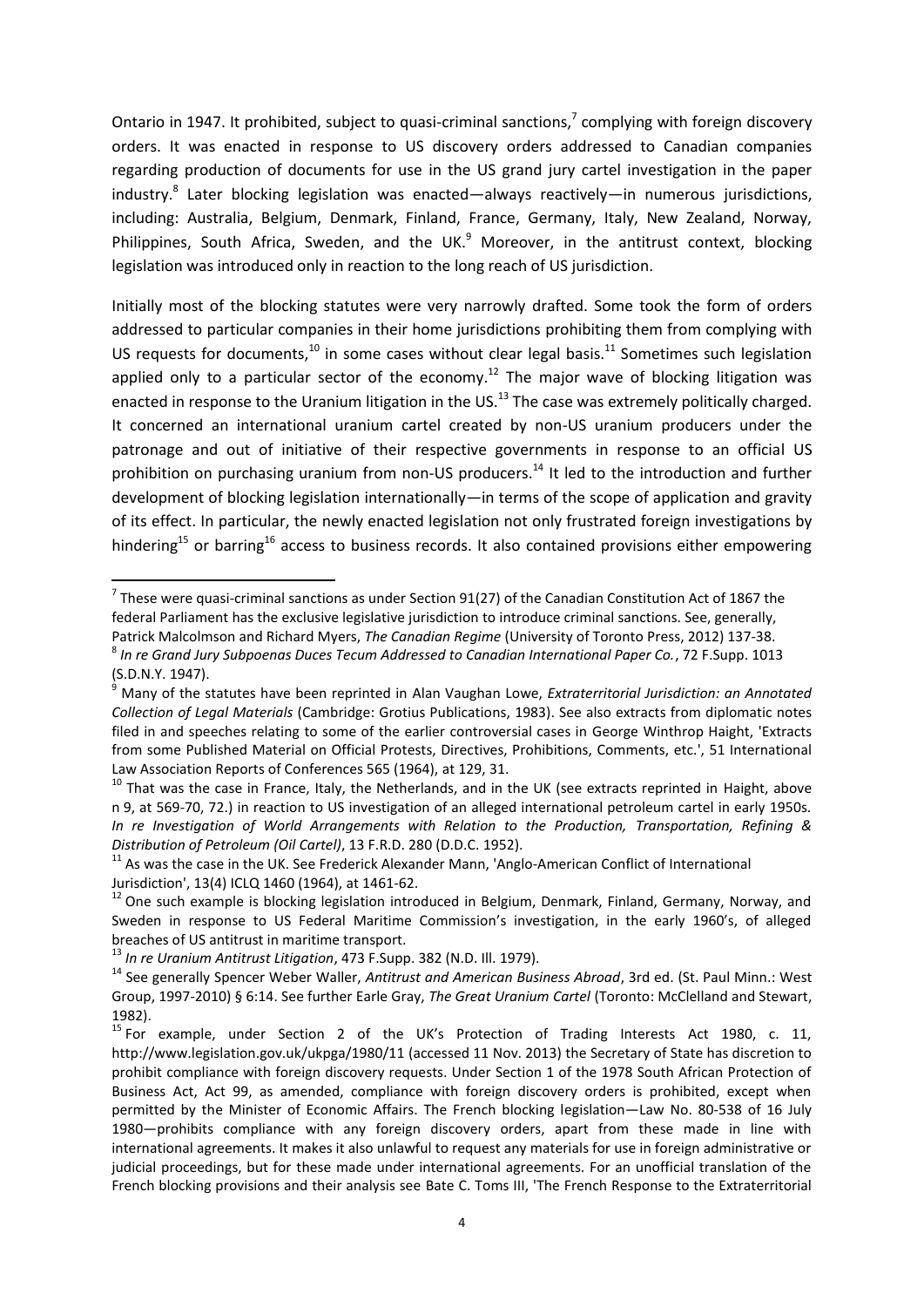authorities to block recognition and enforcement of foreign antitrust judgements, $17$  or blocking such recognition and enforcement by default.<sup>18</sup> Moreover, some statutes contain claw-back provisions targeted at foreign (essentially US) multiple damages awards. When damages are paid by a company in a foreign jurisdiction, claw-back provisions provide a cause of action in the home jurisdiction against the plaintiff in the original action in the foreign jurisdiction (the recipient of the damages) to recover usually the non-compensatory part of the award. The UK was the first to enact such legislation.<sup>19</sup> Australian claw-back provisions went even further. They allow for recovery of the full amount of the paid damages, as well as for the recovery of reasonable costs and expenses incurred in the underlying foreign antitrust proceedings.<sup>20</sup> In 1990 the UK and Australia concluded an agreement on reciprocal recognition and enforcement of judgments, $21$  covering also claw-back judgments—hence increasing the chances for their successful enforcement. The blocking statutes introduced in the wake of the Uranium litigation, in the mid-1980s, are the most recent examples except for the 2012 Russian blocking Order—of such measures adopted in reaction to extraterritorial enforcement of domestic competition laws.

While the invocation of blocking legislation, in the narrow sense, has been relatively rare, $^{22}$  in most cases it remains on the books and may be used in future. Although the history of blocking statutes is intertwined with US extraterritoriality in antitrust, similar laws were also enacted in other areas of  $law.<sup>23</sup>$ 

Application of United States Antitrust Laws,' 15 Int'l Law. 585 (1981). Compare Pierre Grosdidier, 'The French Blocking Statute, the Hague Evidence Convention, and the Case Law: Lessons for French Parties Responding to American Discovery' (2011), http://www.haynesboone.com/french\_blocking\_statute/ (accessed 11 Nov. 2013).

<sup>&</sup>lt;sup>16</sup> For example, Section 2 of the Quebec's Business Concerns Records Act, R.S.Q., c. D-12, bars removal of any business records in response to any foreign—or even Canadian, but not from Quebec—discovery orders.

<sup>&</sup>lt;sup>17</sup> For example, under Section 8 of the Canadian Foreign Extraterritorial Measures Act, R.S.C., 1985, c. F-29, http://laws-lois.justice.gc.ca/eng/acts/F-29/ (accessed 11 Nov. 2013), the Attorney General of Canada may declare a foreign antitrust judgment non-recognizable or non-enforceable in any manner in Canada, if (s)he is of the opinion that the judgment adversely affects or is likely to adversely affect significant Canadian interests, or if it is likely to infringe Canadian sovereignty. See further William C. Graham, 'The Foreign Extraterritorial Measures Act', 11 Can. Bus. L. J. 410 (1985).

 $18$  For example, under Section 1 of the South African blocking statute (see above note [15\)](#page-4-1).

 $19$  Section 6 of the UK's Protection of Trading Interests Act 1980 (see above note [15\)](#page-4-1).

 $20$  Sections 10 and 11 of the Foreign Proceedings (Excess of Jurisdiction) Act 1984, No. 3, as amended. The current as well as previous versions of the Act are available at

http://www.comlaw.gov.au/Series/C2004A02867 (accessed 11 Nov. 2013).

<sup>&</sup>lt;sup>21</sup> Agreement between the Government of Australia and the Government of the United Kingdom and Northern Ireland providing for the Reciprocal Recognition and Enforcement of Judgements in Civil and Commercial Matters [1994] ATS 27.

<sup>22</sup> In this vein Jonathan M. Jacobson and ABA Section of Antitrust Law, *Antitrust Law Developments*, 6th ed. (ABA Section of Antitrust Law, 2007) 1256.

<sup>23</sup> For example, recently both the EU and Japan introduced legislation providing for non-recognition and clawback of awards based on the US Antidumping Act of 1916. The Act was found inconsistent with the US obligations within the WTO framework and while the US Congress repealed it, it was done on a prospective basis. Waller, above n [14,](#page-4-2) at § 3:11. Japan and the EU enacted legislation allowing for recovery of paid damages, fees and costs. Ibid, at § 4:17. See further Mitsuo Matsushita and Aya Iino, 'The Blocking Legislation as a Countermeasure to the US Anti-Dumping Act of 1916: A Comparative Analysis of the EC and Japanese Damage Recovery', 40(4) J. World Trade (2006).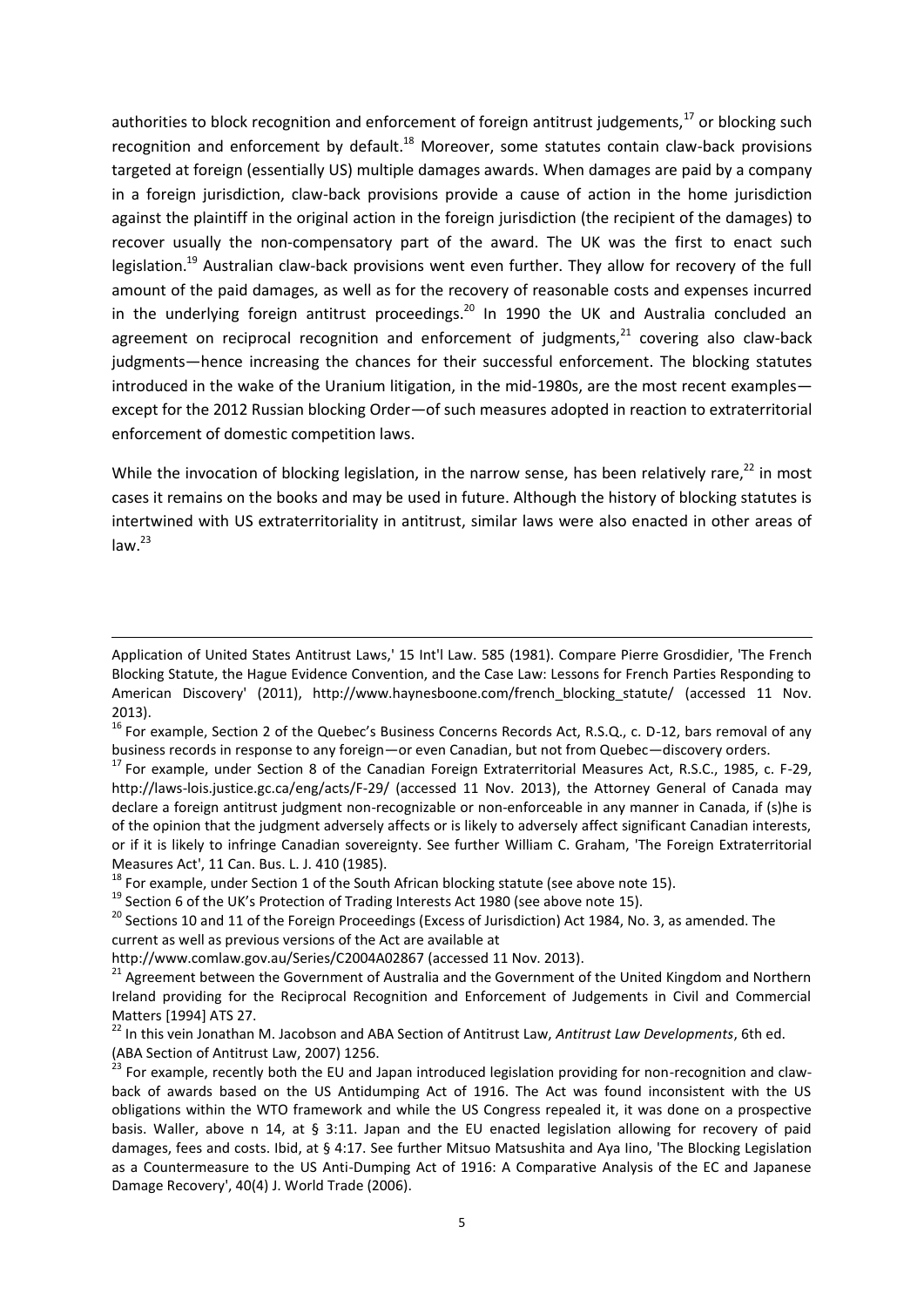#### IV. FUNCTIONS AND LEGALITY UNDER INTERNATIONAL LAW

Blocking legislation serves two principal functions. First, from the enacting State's perspective it serves as a sword. It cuts through foreign enforcement measures, disallowing their effectuation in the forum. Hence, from the forum's standpoint blocking legislation protects its territorial integrity and sovereignty. In this context it must be underlined that while States may in certain circumstances assume extraterritorial prescriptive (subject-matter) jurisdiction over foreign persons and foreign conduct, enforcement jurisdiction remains territorial. No State can exercise enforcement jurisdiction in the territory of another State without its consent (and that consent normally cannot be substituted by a private party consent).<sup>24</sup> The notion of enforcement jurisdiction encompasses enforcement through both physical use of force and peaceable performance of acts of an authority. The latter category includes collection of evidence as well as the conduct of an investigation.

Second, from the perspective of a party facing litigation or investigation abroad, domestic blocking legislation can be a shield. In particular, a defendant could argue before foreign courts or authorities that under domestic laws it cannot comply with, for example, foreign discovery orders. Hence, blocking legislation allows the defendant to rely on foreign State compulsion as a defence. Commentators identified this function of blocking statutes early on and argued that it was its key purpose.<sup>25</sup> The shielding function is somewhat problematic, especially when a particular statute blocks foreign enforcement measures by default. While it may potentially shield some companies from foreign litigation, it also hinders other domestic companies' capacity to properly engage in legal processes abroad. For example, such legislation makes it cumbersome for domestic companies willing to defend their case in a foreign forum. It also hinders their ability to sue in foreign forums, since they may also not be able to comply with discovery ordered in relation to actions which they have themselves initiated.

Given that enforcement jurisdiction is considered strictly territorial, domestic measures prohibiting the compliance by natural and legal persons with foreign orders do not violate international law. Similarly, taking into consideration that there is no general obligation under international law to recognize and enforce foreign judgments<sup>26</sup> or decisions,<sup>27</sup> blocking legislation explicitly hindering or ruling out such recognition and enforcement violates no international norm or custom.<sup>28</sup> At the same time, while not violating international law, blocking legislation can be seen as incompatible

 $24$  Frederick Alexander Mann, 'The Doctrine of Jurisdiction in International Law', 111 Recueil des Cours 1 (1964), at 138-41.

 $25$  In this vein, for example, Mann, above n [11,](#page-4-3) at 1463. At the same time, as Waller points out, blocking legislation constitutes a form of negative compulsion. It is 'usually not geared to advancing any affirmative policy' of a foreign state. Spencer Weber Waller, 'Redefining the Foreign Compulsion Defense in U.S. Antitrust Law: The Japanese Auto Restraints and Beyond', 14 Law & Pol'y Int'l Bus. 747 (1982), at 780. In the US it is recognized that while the compelled defendant is entitled to be completely freed from liability, when blocking legislation is involved 'a variety of adverse inferences are permissible' and the statutes 'need not be given the same deference … as differences in substantive rules of law.' American Law Institute, *Restatement of the Law (Third): Foreign Relations Law of the United States* (St. Paul, Minn.: American Law Institute Publishers, 1987) § 442, n 5.

<sup>26</sup> Ralf Michaels, 'Recognition and Enforcement of Foreign Judgments' in Rüdiger Wolfrum (ed), *The Max Planck Encyclopedia of Public International Law*, online ed. (OUP, 2009) para 11.

<sup>27</sup> Matthias Ruffert, 'Recognition of Foreign Legislative and Administrative Acts' in Rüdiger Wolfrum (ed), *The Max Planck Encyclopedia of Public International Law*, online ed. (OUP, 2007) para 6.

<sup>&</sup>lt;sup>28</sup> On the other hand, some constructions of claw-back provisions may be seen in certain circumstances as problematic.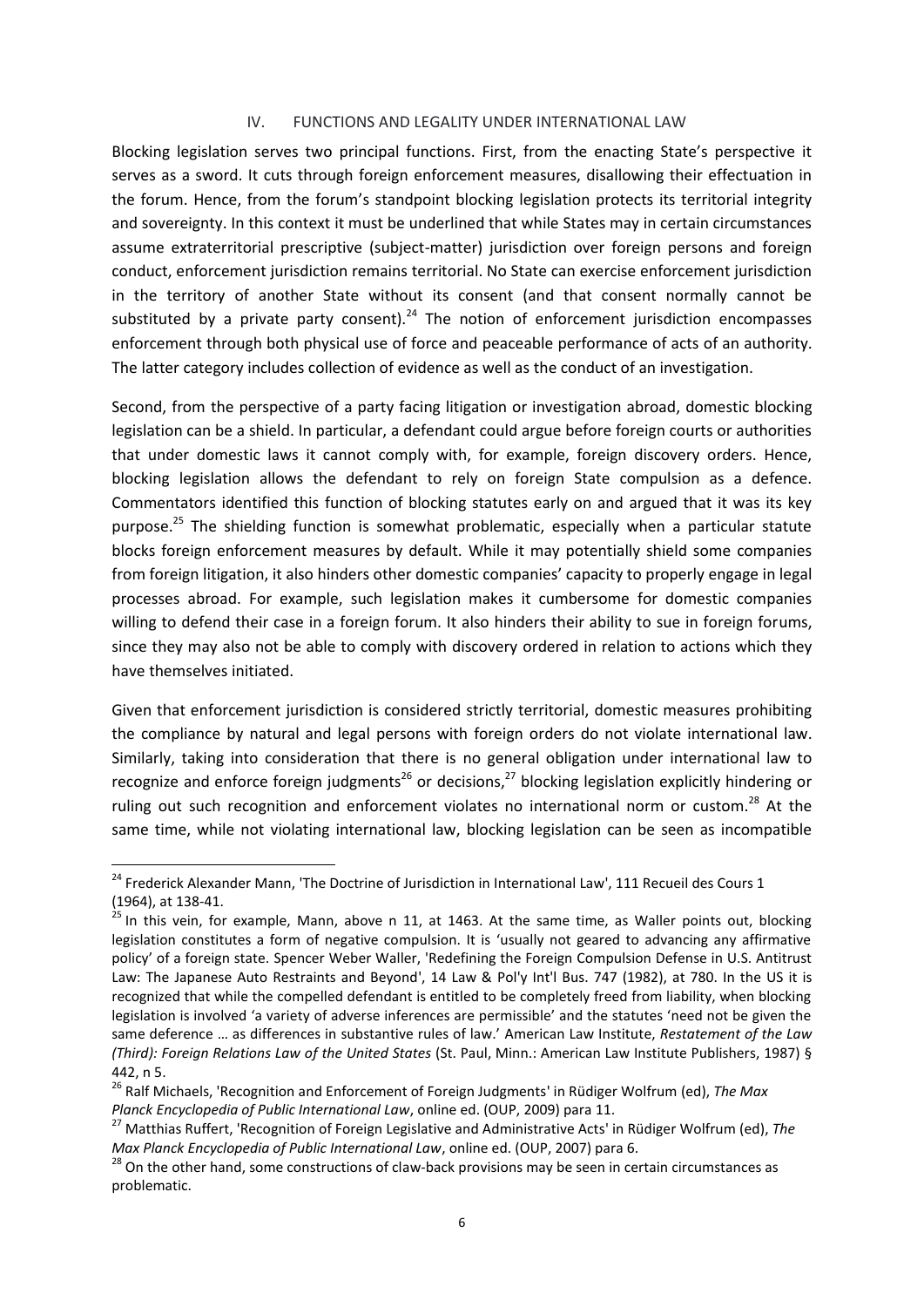with the spirit of international cooperation. In most instances the invocation of such laws has led only to more international friction. In fact, an enactment of blocking legislation itself—in reaction to foreign litigation or investigation—suggests, at the very least, significant mistrust of the enacting State in the legal processes and / or norms of the foreign jurisdiction.

## V. NEW RUSSIAN BLOCKING ORDER AND THE 2011 RUSSIA/EU ANTITRUST MEMORANDUM OF UNDERSTANDING

A week after the European Commission announced that it had opened formal proceedings to investigate practices of Gazprom in light of EU competition law, the President of the Russian Federation, Vladimir Putin, signed a blocking Order.<sup>29</sup> The Order applies to all joint stock companies that enjoy the status of Russian strategic enterprises. The list of such companies was originally composed in 2004.<sup>30</sup> It includes numerous State-owned companies, among them Gazprom, Rosneft, etc. but also Russian Railways, Aeroflot, the main Russian TV channel, the international airports. Effectively, operations of a few dozen companies fall under the regime of the blocking Order.

The Order stipulates that its addressees require prior Russian government's consent to:

- 1) provide information concerning their business operations to foreign authorities; $31$
- 2) amend: $32$

1

- a. contracts concluded with foreign counterparts,
- b. other documents relating to their commercial policy (including pricing) abroad; or
- 3) dispose of: $33$ 
	- a. shares in foreign companies,
	- b. rights to carry out business in foreign countries,
	- c. immovable property located abroad.

In other words, the Order fits within the notion of 'pure' blocking legislation.<sup>34</sup> It has the potential of affecting foreign enforcement both: (1) at the stage of investigation or adjudication—by hindering or blocking access to evidence, and (2) at the stage of implementation of the outcomes of such processes—by frustrating compliance with potential injunctions or required behavioural and structural remedies.

<sup>&</sup>lt;sup>29</sup> Executive Order of the President of the Russian Federation No 1285 of 11 September 2012 on Measures to Protect Russian Federation Interests in Russian Legal Entities' Foreign Economic Activities, above n [2.](#page-1-0)

<sup>&</sup>lt;sup>30</sup> Executive Order of the President of the Russian Federation No 1009 of 4 August 2004 Approving the List of Strategic Enterprises and Strategic Joint Stock Companies [Указ Президента РФ от 4 августа 2004 г. N 1009 "Об утверждении перечня стратегических предприятий и стратегических акционерных обществ"], (4 Aug. 2004), as amended, http://text.document.kremlin.ru/document?id=3900734&byPara=1 (accessed 11 Nov. 2013).

 $31$  Section 1(a) of the Order No 1285, above n [2.](#page-1-0) Note that the prior consent is not required with regard to information subject to publication and disclosure requirement under Russian legislation and information required in connection with issuance, circulation and acquisition of securities.

 $32$  Section 1(b) of the Order No 1285, above n [2.](#page-1-0)

 $33$  Section 1(c) of the Order No 1285, above n [2.](#page-1-0)

<sup>&</sup>lt;sup>34</sup> See above Part II of this article.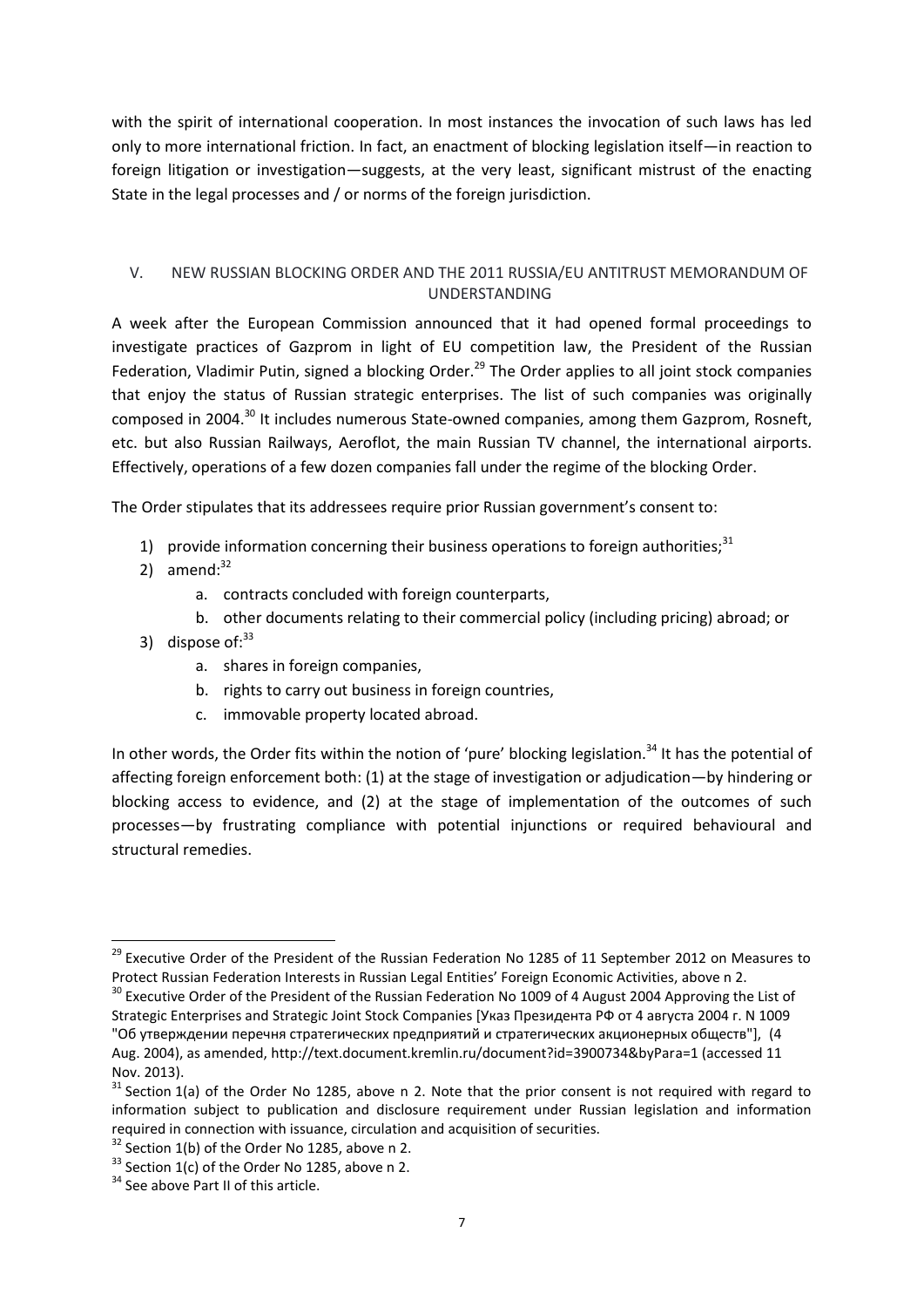Compliance with foreign requests mentioned in the Order requires the consent of a relevant federal executive body authorised by the Russian government.<sup>35</sup> In October 2012 the Russian government entrusted eleven bodies with such competence and assigned particular companies to each of them.<sup>36</sup> Effectively, each nominated body has an exclusive mandate to review requests for compliance from companies in a particular sector of the economy. For example, the Ministry of Energy is responsible for Gazprom, Rosneft, and Transneft; the Ministry of Transport is responsible for Aeroflot and Russian Railways and so on.

The blocking Order states that consent shall not be granted if the sought actions could harm the economic interests of the Russian Federation.<sup>37</sup> It does not clarify any further what these are, what time perspective (short v. long-term) should be used in an assessment, or what criteria shall govern determination of a possible impact of the sought foreign measures on the Russian economic interests. No test has been laid down. Moreover, adding another layer of difficulty, procedures safeguarding obtaining consent are not uniform—each of the nominated federal executive bodies was to adopt its own rules. These are likely to matter in practice. Effectively, under the blocking Order the federal executive bodies have a far-reaching discretion on the matter.

The rapid and unanticipated issuance of the Order within a matter of days after the European Commission's official opening of the proceedings, looking into Gazprom's practices in light of EU competition rules, suggests that the Order was issued to hinder this particular investigation and, possibly, to prevent similar foreign investigations or legal actions in future. The fact that compliance with foreign requests—even for the purposes of investigatory and adjudicatory purposes—is subject to the consent of the Russian government, attempts to move the underlying controversy from the sphere of rule-of-law to the realm of politics. The issuance of the blocking Order itself may be seen as 'an admission that Gazprom has something to hide'.<sup>38</sup> This is particularly so given that the Order's default rule is a prohibition (of compliance) which may or may not be lifted by the Russian authorities' consent. The alternative was to introduce a notifying requirement and to allow for compliance by default, but for an explicit prohibition by the authorities.<sup>39</sup> While the same outcome can be achieved in terms of protecting State's important interests, the latter model would be more favourably perceived internationally. A default rule of prohibition sends a strong message.

The Russian Federation has a right—as do all sovereign States—to protect its interests as it sees fit within the limits set by international law. As earlier discussed, blocking legislation is not a new invention<sup>40</sup> and in general it does not violate international law.<sup>41</sup> The novel aspect of the Russian blocking Order is that it also subjects compliance with possible foreign remedies to Russian government's consent. In past, the blocking legislation in antitrust, apart from discovery, focused

 $\overline{a}$ 

<sup>&</sup>lt;sup>35</sup> Section 2 of the Order No 1285, above [n 2.](#page-1-0)

<sup>&</sup>lt;sup>36</sup> Resolution of the Russian Government No 1017 of 5 October 2012 on Measures Aimed at Implementation of an Order of the President of the Russian Federation No 1285 of 11 September 2012 [Постановление Правительства Российской Федерации от 5 октября 2012 г. N 1017 г. о мерах по реализации Указа Президента Российской Федерации от 11 сентября 2012 г. N 1285], (2012),

http://base.consultant.ru/cons/cgi/online.cgi?req=doc;base=LAW;n=136293 (accessed 11 Nov. 2013).

<sup>&</sup>lt;sup>37</sup> Section 2 of the Order No 1285, above [n 2.](#page-1-0)

 $38$  von Eggert, above [n 5.](#page-2-0)

<sup>&</sup>lt;sup>39</sup> This type of blocking legislation operates, for example, in Canada. See Foreign Extraterritorial Measures Act 1985, R.S.C., 1985, c. F-29, s. 1.

 $40$  See above notes [6-](#page-3-0)[9](#page-4-0) and accompanying text.

<sup>&</sup>lt;sup>41</sup> See above Part IV of this article.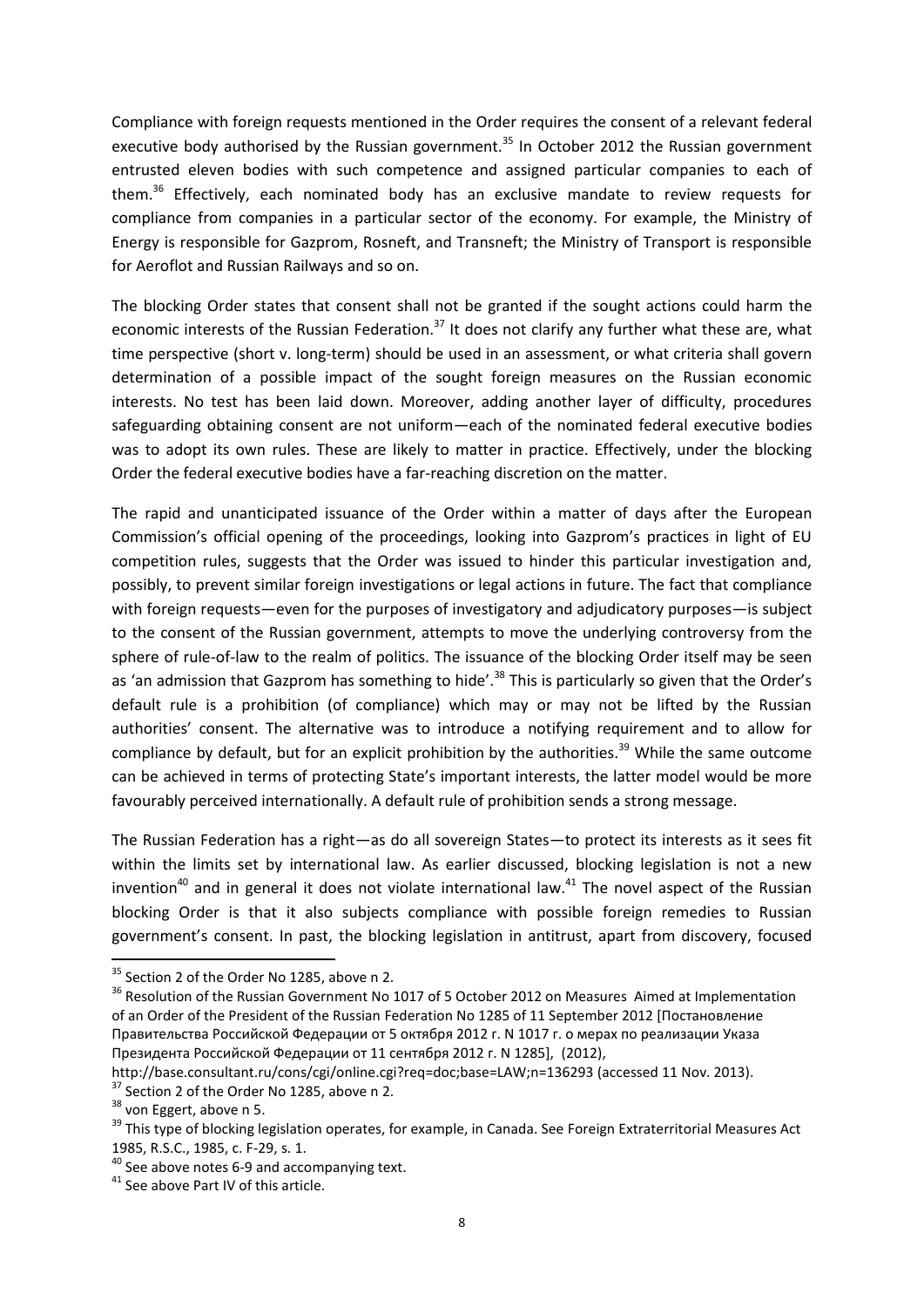predominantly on partial non-recognition of multiple damages awards. This was underpinned by cultural and systemic differences. In the past, the US was—and still is—one of very few jurisdictions allowing for treble damages in private antitrust actions.<sup>42</sup> This was—and still is—seen as a punitive solution and it is not widely recognised in the sphere of private enforcement outside the US. The Russian blocking Order produces very different effects. It says nothing about fines or damages, but it effectively requires Russian government's consent for introducing changes in important aspects of firm's foreign-oriented business operations. This is striking. In the EU-Russia context, it is exclusively for the EU and its Member States to lay down rules governing the EU marketplace (including competition law and policy). It is an unacceptable proposition that EU's jurisdiction over Russian companies operating in the EU should be subjected, in any regard, to Russia's consent.

Regardless of its status under international law, the Russian blocking Order is an unfriendly measure, which goes against the spirit of international cooperation. This is particularly so in the Russia-EU context in light of the Memorandum of Understanding concluded in 2011 between the Russian Federal Antimonopoly Service and the EU's DG Competition.<sup>43</sup> Although not a hard law instrument, the Memorandum recognizes the obstacles posed by anticompetitive conduct and the importance of cooperation in competition law enforcement.

From the perspective of the European Commission's investigation of Gazprom practices, it is unlikely that the Order will have any important hindering effects at the investigation stage. In September 2011—a year before opening of the formal investigation—the Commission conducted dawn raids in various EU Member States.<sup>44</sup> It had an opportunity to collect information regarding the practices under scrutiny. Given the value of commerce involved and, hence, the economic significance of this case, it is doubtful that the Commission would have moved ahead and opened the formal proceedings without having collected materials strongly indicating that EU competition rules were violated. In other words, the Commission may not now need more information from Gazprom to thoroughly investigate its business practices. If that is so, then the blocking Order will have limited impact on the investigation at this stage.

The situation is bound to get more complex should there be a finding of a violation of EU competition law. The blocking Order provides that Gazprom requires Russian government's consent to, for example, change its contracts with foreign counterparts. Given the nature of the business practices under investigation, $45$  changes in contractual relationships may be one of the ordered remedies. Without Russia's consent Gazprom will not be able to comply. This potentially brings the State action doctrine into play—a defence possibly protecting Gazprom from sanctions for non-

1

 $42$  Treble damages are also available in private antitrust actions, for example, in Taiwan (under Art. 32 of the Fair Trade Act) and in Panama (under Art. 30 of the Law 45/2007 on the Protection and Defense of Competition).

<sup>&</sup>lt;sup>43</sup> Memorandum of Understanding on Competition between the Federal Antimonopoly Service of the Russian Federation and DG Competition of the European Commission, (10 Mar. 2011),

http://en.fas.gov.ru/international-cooperation/bilateral-and-multilateral-documents/bilateral-andmultilateral-documents\_50730.html (accessed 11 Nov. 2013).

<sup>&</sup>lt;sup>44</sup> See European Commission, MEMO/11/641, Antitrust: Commission Confirms Unannounced Inspections in the Natural Gas Sector (27 Sept. 2011), http://europa.eu/rapid/press-release\_MEMO-11-641\_en.htm (accessed 11 Nov. 2013). See also Alessandro Torello, 'EU Raids Natural-Gas Companies in Probe ', *Wall Street Journal*, 27 Sept. 2011, http://online.wsj.com/article/SB10001424052970204831304576596993538359656.html (accessed 11 Nov. 2013).

<sup>&</sup>lt;sup>45</sup> See above note [4.](#page-2-1)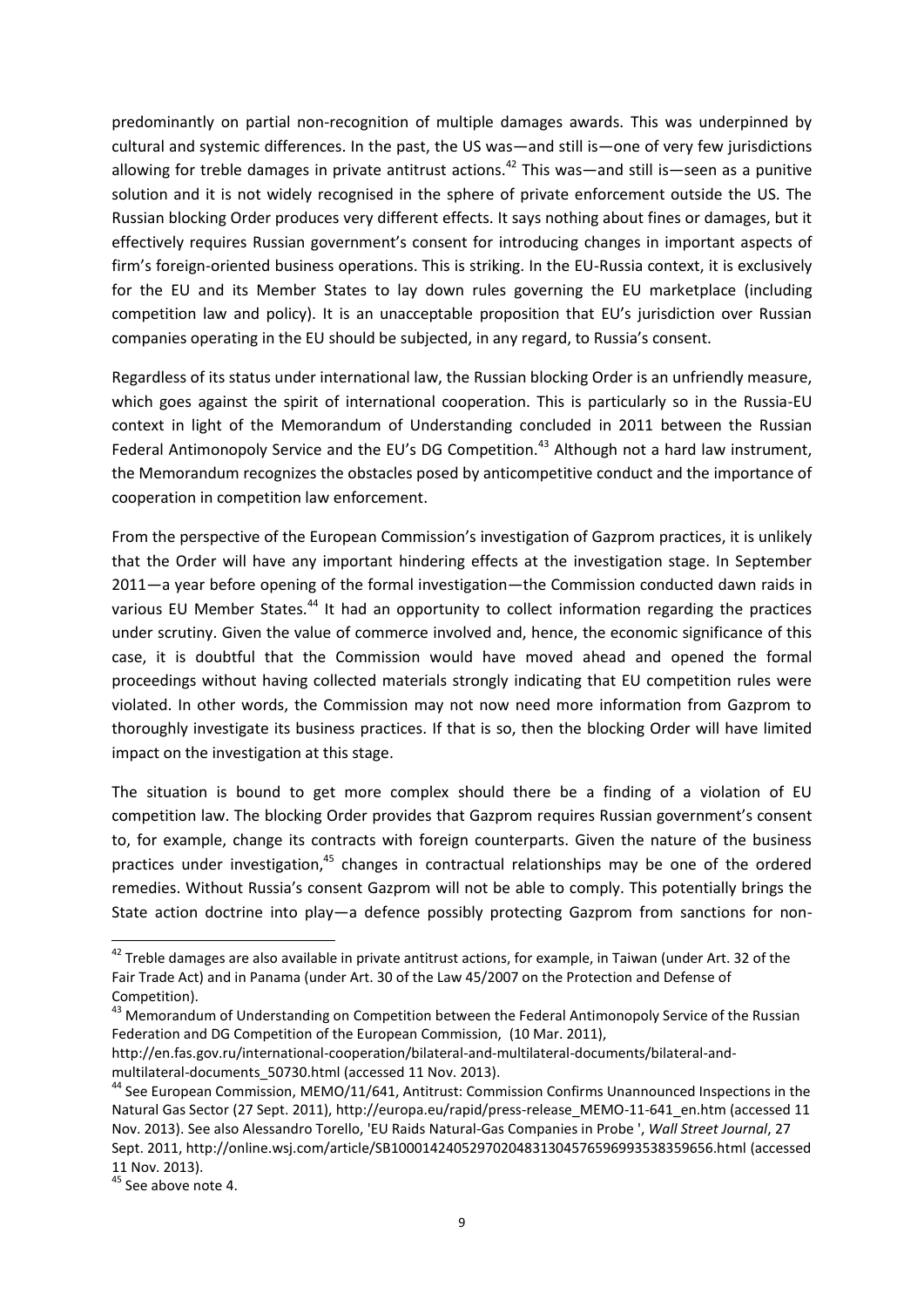compliance, if it proves it was compelled not to comply.<sup>46</sup> To make a long story short: the lack of Russian government's consent for Gazprom compliance with possible remedies will unavoidably lead to a significant political conflict with potentially far-reaching and long-lasting consequences in the EU-Russia political and trade relations. It will boil down to the fundamental issue of who has jurisdiction over entities operating within the EU.

The blocking Order will also have consequences reaching beyond the Gazprom investigation. Firstly and most fundamentally, its rapid and unexpected enactment shows that there is a great deal of unpredictability and perhaps also additional risk when engaging in business with Russian Stateowned companies. The rules of the game may change suddenly.<sup>47</sup> Secondly, the everyday life of Russian companies, falling under the scope of application of the blocking Order, will be more difficult.<sup>48</sup> Many operate abroad or have foreign subsidiaries. They need to comply with foreign rules, often imposing various reporting or disclosure requirements. The blocking Order stipulates that each time they need a Russian government's consent to comply with their obligations in those jurisdictions in which they operate. This poses practical difficulties and it is unlikely to meet with the understanding of foreign partners. Thirdly, if the European Commission finds that Gazprom violated EU competition rules and if Gazprom will be unable to comply with the ordered remedies, the emerging conflict will inevitably negatively affect Russia's image and its relations, especially with other open and free-market economies.

### VI. CONCLUSIONS

The recent enactment of a blocking Order in Russia brings the issue of blocking legislation back into the limelight. This paper provided a typology of such measures and presented their development, functions, and discussed their legality under international law, in the quest for further clarification of law governing transnational commerce. It also presented and analysed the new Russian measure both in the context of the on-going antitrust investigation of Gazprom's practices by the European Commission as well as more generally as affecting all Russian strategic firms operating internationally.

The newly introduced Russian blocking Order, at the very minimum, shows that Russia is very anxious about its strategic enterprises being subject to foreign regulatory regimes even when operating abroad. The introduced default rule is one of general prohibition of compliance with foreign measures. This carries a political message and should not be underestimated, especially since an alternative was available—Russian President could have allowed for compliance by default,

1

<sup>&</sup>lt;sup>46</sup> For more on the State action doctrine see Marek Martyniszyn, 'A Comparative Look on Foreign State Compulsion as a Defence in Antitrust Litigation', 8(2) Competition L. Rev. 143 (2012),

http://ssrn.com/abstract=1986032 (accessed 11 Nov. 2013); Eric Blomme, 'State Action as a Defence Against 81 and 82 EC', 30(2) World Competition 243 (2007); Fernando Castillo de la Torre, 'State Action Defence in EC Competition Law', 28(4) World Competition 407 (2005).

<sup>&</sup>lt;sup>47</sup> In a broader context, commenting on various recent pieces of legislation enacted in Russia, the EU High Representative for Foreign Affairs and Security Policy and Vice President of the European Commission, Catherine Ashton commented in the European Parliament that 'this trend raises serious questions as to the state of the rule of law in the country, in particular the use of legal and law enforcement structures and other instruments for political purposes rather than for protecting and safeguarding the rights and freedoms of the citizens of Russia.' Catherine Ashton, 'Statement on the Political Use of Justice in Russia' (European Parliament, 11 Sept. 2012), http://europa.eu/rapid/press-release\_SPEECH-12-598\_en.htm (accessed 11 Nov. 2013).

 $48$  Same point was raised by commentators. See, for example, von Eggert, above n [5.](#page-2-0)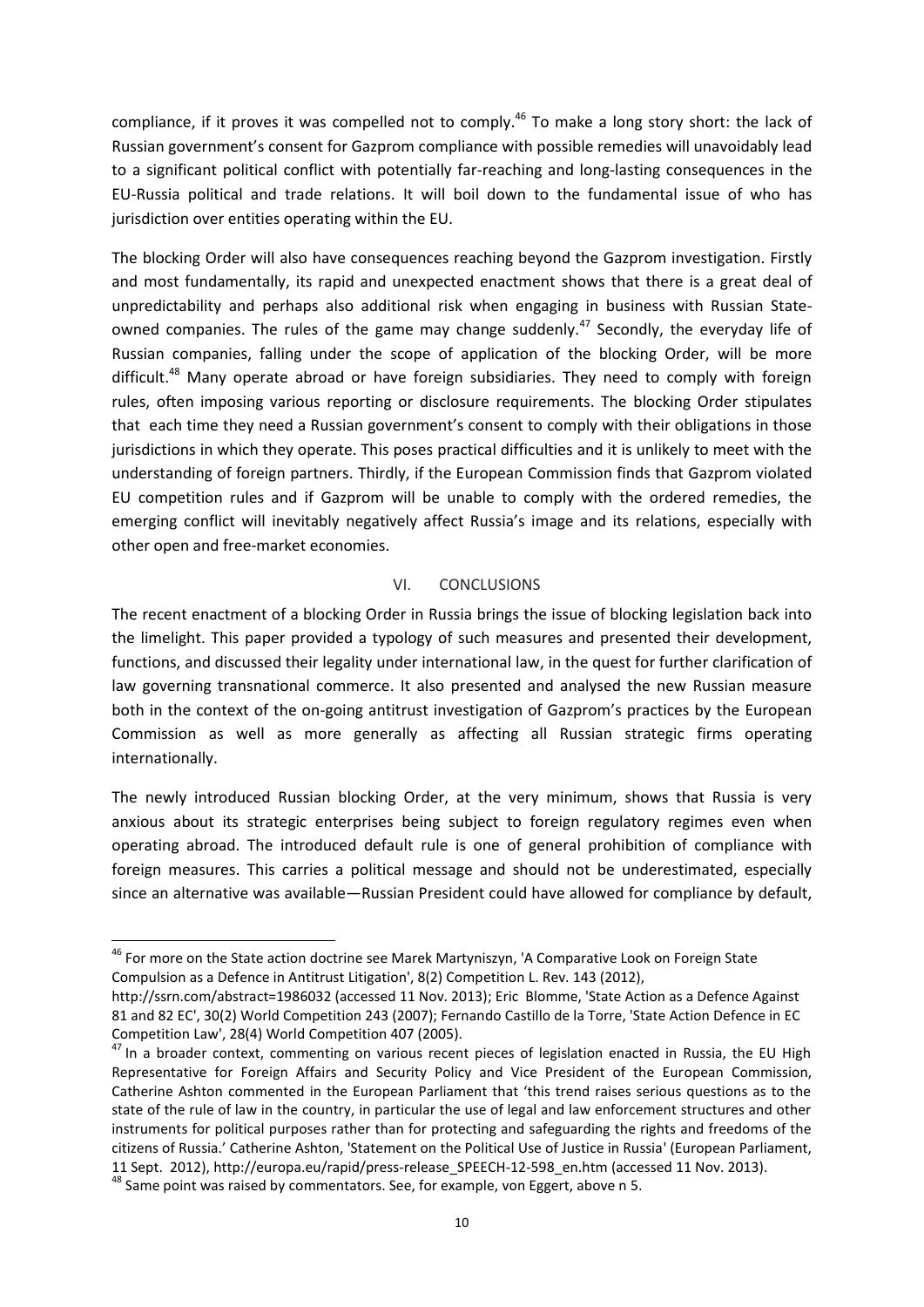but for an explicit prohibition in a particular case. He did not choose to follow that approach. The adopted measure is restrictive in nature and it goes against the spirit of international cooperation.

The Order is unlikely to play any important, practical role during the European Commission's antitrust investigation at this early stage. Assuming that Gazprom will be found in violation of EU competition law, then at the stage of enforcement of remedies depending on whether the necessary consent shall or shall not be granted by Russian authorities, the blocking Order may lead to a significant friction between the EU and the Russian Federation. The proverbial ball will be in the Russian court. If the Russian authorities do not allow Gazprom to comply with the outcome of the proceedings in the EU, the conflict is likely to escalate. In more general terms, the Order will make everyday business operations of Russian strategic enterprises more cumbersome. They will have to seek Russian's authorities consent when requested to comply with foreign reporting or disclosure requests, or when facing discovery requests abroad, even when they themselves brought the suit.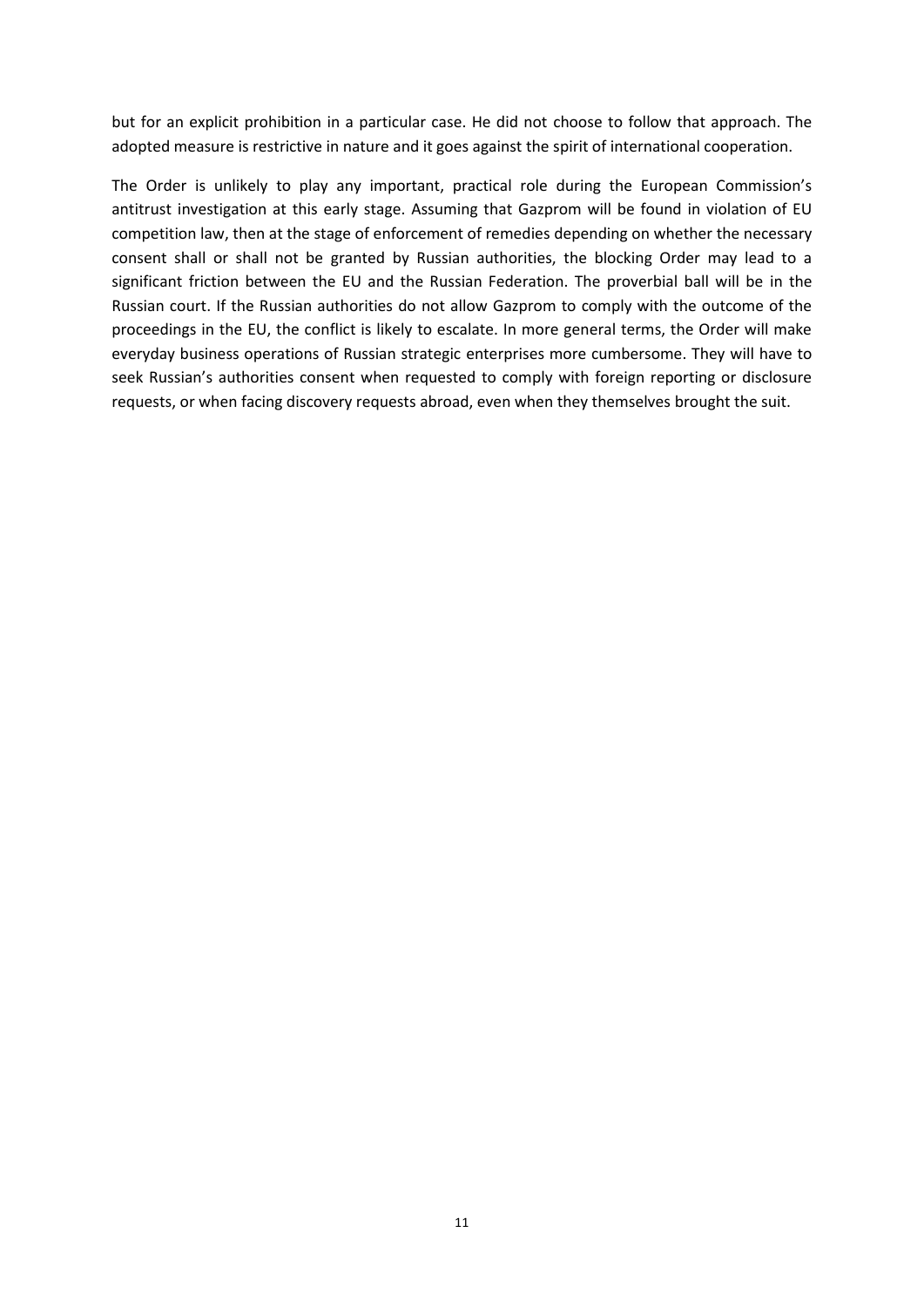#### **Annex I**

<span id="page-12-0"></span>The original text of the Order comes from the official website of the President of the Russian Federation.<sup>49</sup> The English translation has been created for the purposes of this article by its author.

**Указ Президента РФ от 11 сентября 2012 г. N 1285 "О мерах по защите интересов Российской Федерации при осуществлении российскими юридическими лицами внешнеэкономической деятельности"**

В целях защиты интересов Российской Федерации при осуществлении российскими юридическими лицами внешнеэкономической деятельности постановляю:

1. Установить, что открытые акционерные общества, включенные в перечень стратегических предприятий и стратегических акционерных обществ, утвержденный Указом Президента Российской Федерации от 4 августа 2004 г. N 1009 "Об утверждении перечня стратегических предприятий и стратегических акционерных обществ" (далее - акционерные общества), и их дочерние хозяйственные общества в случае предъявления к ним требований со стороны органов иностранных государств, международных организаций, союзных объединений иностранных государств, органов (институтов) этих организаций и объединений, включая органы регулирования и (или) контроля, вправе только с предварительного согласия федерального органа исполнительной власти, уполномоченного Правительством Российской Федерации:

а) предоставлять этим органам, организациям и объединениям информацию, касающуюся своей деятельности. Без предварительного согласия федерального органа исполнительной власти, уполномоченного Правительством Российской Федерации, акционерные общества и их дочерние хозяйственные общества вправе предоставлять таким органам, организациям и объединениям информацию, подлежащую опубликованию или раскрытию в соответствии с законодательством Российской Федерации, а также в соответствии с требованиями,

**.** 

**Executive Order of the President of the Russian Federation No 1285 of 11 September 2012 on Measures to Protect Russian Federation Interests in Russian Legal Entities' Foreign Economic Activities**

In order to protect the interests of the Russian Federation in Russian legal entities' foreign economic activities it is ordered that:

1. Open joint stock companies enjoying the status of strategic enterprises and strategic joint stock companies, as established by the Executive Order of the President of the Russian Federation No 1009 of 4 August 2004 Approving the List of Strategic Enterprises and Strategic Joint Stock Companies (henceforth referred to as joint stock companies), and their subsidiaries in an event of any request made by agencies of foreign governments, international organizations, associations and unions of foreign governments, agencies (authorities) of such organizations and associations, including their regulatory and (or) supervisory authorities may only subject to a prior consent of the federal executive body authorized by the Government of the Russian Federation:

a) provide such agencies, organizations and associations with information regarding their activities. Without the prior consent of the federal executive body authorized by the Government of the Russian Federation, joint stock companies and their subsidiaries may provide such agencies, organizations and associations with information which is subject to publishing or disclosure requirements under laws of the Russian Federation, as well as information required in connection with issuance, circulation and acquisition of securities;

<sup>49</sup> http://text.document.kremlin.ru/document?id=70125938&byPara=1 (accessed 11 Nov. 2013).